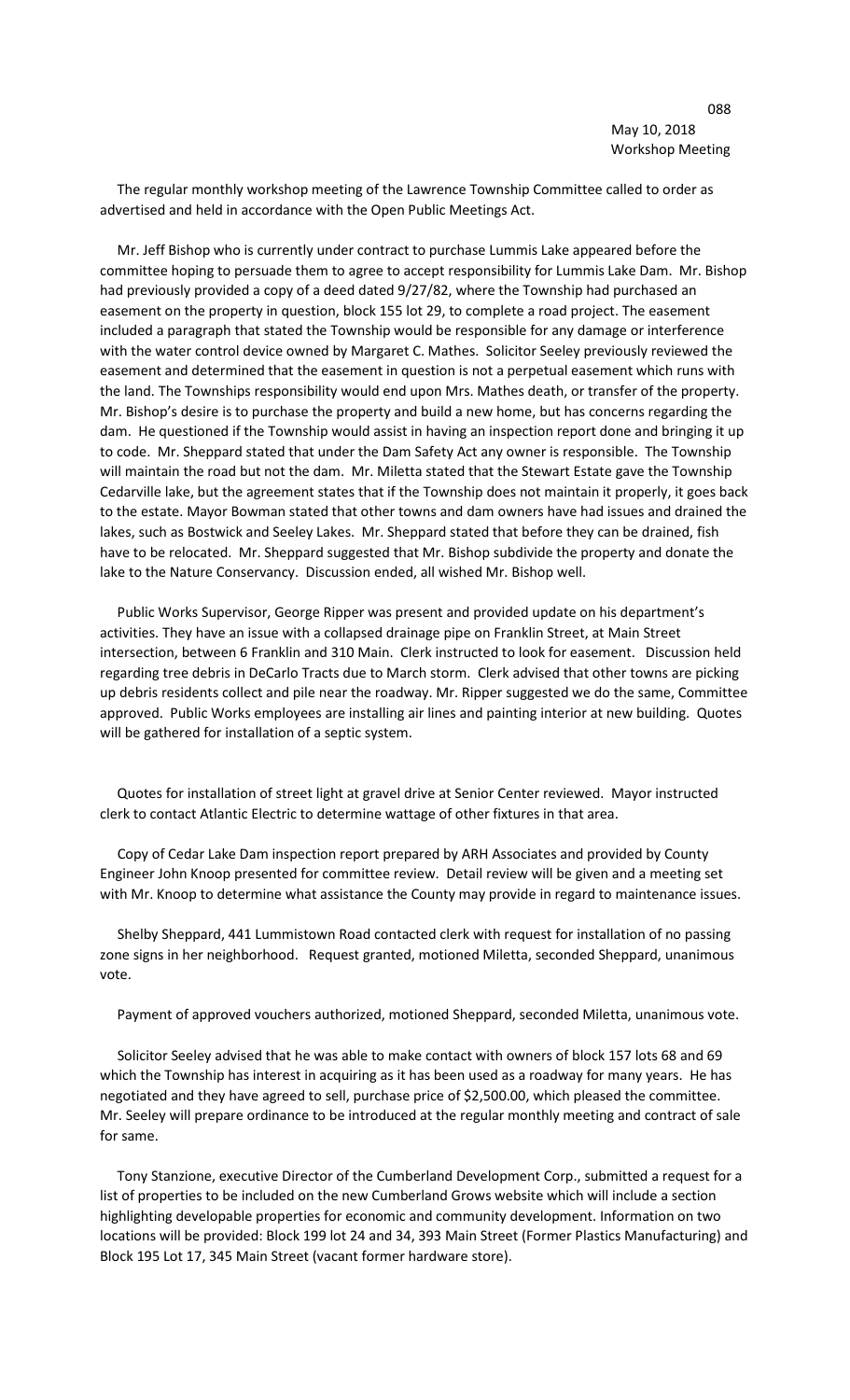## May 10, 2018 089 Continued

 Mayor Bowman advised that he was approached by members of the Fire Co., who requested the Township provide employee for cleaning services at Fire House a twice a month. Mr. Miletta stated that they have no payroll. With no money budgeted for additional salary, no additional consideration given. It was suggested that they could possibly use a cleaning service which would not require a payroll check.

 Mr. Miletta advised that due to collapsed irrigation pipe on North Ave. the road will be closed for a brief period of time on Friday (May 11<sup>th</sup>) morning. The work will be done by David Gates Excavation for Filemon Carrasco. Mr. Miletta had inquired about the need for a road opening permit and determined it was not required. He also instructed Mr. Gates to wait for the last morning school bus before he begins. Job should be completed within a couple of hours.

 With no further business to discuss, meeting adjourned at 9:10 pm, motioned Miletta, seconded Sheppard.

 $\overline{\phantom{a}}$  , and the contract of the contract of the contract of the contract of the contract of the contract of the contract of the contract of the contract of the contract of the contract of the contract of the contrac

Ruth Dawson, Clerk

 Monday May 14, 2018 Regular Monthly Meeting

 Meeting called to order at 7:30 pm as advertised, and held in accordance with the Open Public Meetings Act. Members present: Bowman, Sheppard, Miletta.

Following the flag salute, minutes of the April  $5<sup>th</sup>$  and  $9<sup>th</sup>$  meetings were approved, motioned Sheppard, seconded Miletta, unanimous vote. Reports for the month of April accepted, motioned Miletta, seconded Sheppard, unanimous vote.

 Public hearing, Ordinance No. 2018-407, Calendar Year 2018 Model Ordinance to exceed the Municipal Budget Appropriation Limits and to Establish a Cap Bank, opened motioned Sheppard, seconded Miletta. Receiving no public input, hearing closed motioned Miletta, seconded Sheppard, and finally adopted motioned Sheppard, seconded Miletta, unanimous vote.

 Self-Examination Budget Resolution, No. 2018-31, Certification that the Township of Lawrence is eligible for self- examination, and all statutory requirements have been fulfilled, approved, motioned Miletta, seconded Sheppard, unanimous vote.

 Resolution 2018-32, Provides that the budget may be read by title only at the time of the public hearing approved, motioned Sheppard, seconded Miletta, unanimous vote.

 Public hearing opened as advertised for 2018 municipal budget. Auditor Fred Caltabiano provided a detailed presentation. A multi-year schedule of revenues, major appropriations, local tax rate, etc. was provided. The 2018 budget calls for a 0.021 tax rate increase which amounts to 36.00 increase in the average house, assessed value of 169,898. Discussed was the decline in outside liens sold at tax sale on residential properties, which reduces percentage of collection and delinquent tax revenue. Consideration will be given for on line tax sales. Hearing closed and budget adopted, motioned Sheppard, seconded Miletta, unanimous vote. Committee thanked Mr. Caltabiano for his presentation.

 Resolution 2018-33, Authorizing refund of duplicate second quarter tax installments to Corelogic Tax Service approved, motioned Miletta, seconded Sheppard, unanimous vote.

 Lawrence Township EMS granted permission to conduct a coin drop at the intersection of Main (553) and Maple (610) August 19<sup>th</sup>, 6am-2pm, Resolution 2018-34, approved motioned Sheppard, seconded Miletta. Approval contingent upon County Freeholder and State Police approval.